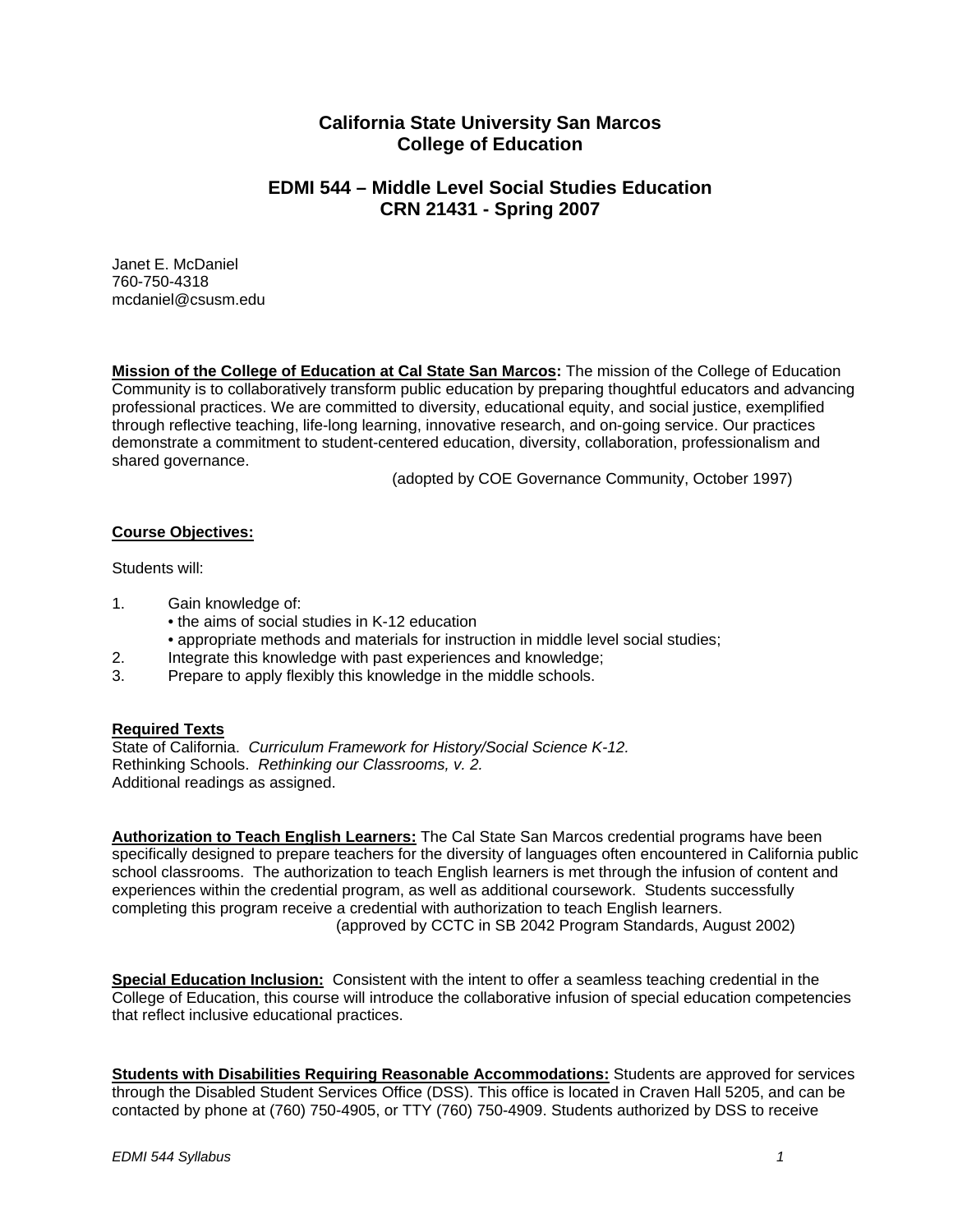reasonable accommodations should meet with their instructor during office hours or, in order to ensure confidentiality, in a more private setting.

**College of Education Attendance Policy:** Due to the dynamic and interactive nature of courses in the College of Education, all students are expected to attend all classes and participate actively. Absences and late arrivals/early departures will affect the final grade. COE attendance policy states, "At a minimum, students must attend 80% of class time, or s/he may not receive a passing grade for the course at the discretion of the instructor. Individual instructors may adopt more stringent attendance requirements." Should students have extenuating circumstances, please contact the instructor as soon as possible

**Use of Technology:** Students are expected to demonstrate competency in the use of various forms of technology (i.e. word processing, electronic mail, use of the Internet, and/or multimedia presentations). Specific requirements for course assignments with regard to technology are at the discretion of the instructor. Keep a digital copy of all assignments for use in your teaching portfolio. Details will be given in class.

# **Electronic Communication Protocol**

Electronic correspondence is a part of your professional interactions. If you need to contact the instructor, email is often the easiest way to do so. It is my intention to respond to all received e-mails in a timely manner. Please be reminded that e-mail and on-line discussions are a very specific form of communication, with their own nuances and etiquette. For instance, electronic messages sent in all upper case (or lower case) letters, major typos, or slang, often communicate more than the sender originally intended. With that said, please be mindful of all e-mail and on-line discussion messages you send to your colleagues, to faculty members in the College of Education, or to persons within the greater educational community. All electronic messages should be crafted with professionalism and care.

Things to consider:

- Would I say in person what this electronic message specifically says?
- How could this message be misconstrued?
- Does this message represent my highest self?
- Am I sending this electronic message to avoid a face-to-face conversation?

In addition, if there is ever a concern with an electronic message sent to you, please talk with the author in person in order to correct any confusion.

# **Teacher Performance Expectation (TPE) Competencies**

This course is designed to help teachers seeking the Multiple Subjects Credential with Middle Level Certificate to develop the skills, knowledge, and attitudes necessary to assist schools and districts in implementing effective programs for all students. The successful candidate will be able to merge theory and practice in order to realize a comprehensive and extensive educational program for all students. The following TPEs are addressed in this course:

TPE 1A- Subject-Specific Pedagogical Skills for History/Social Science TPE 11: Social Environment

The Teacher Performance Expectations identified here are addressed in EDMI 544 through class discussions, activities, oral/visual presentations, and written assignments.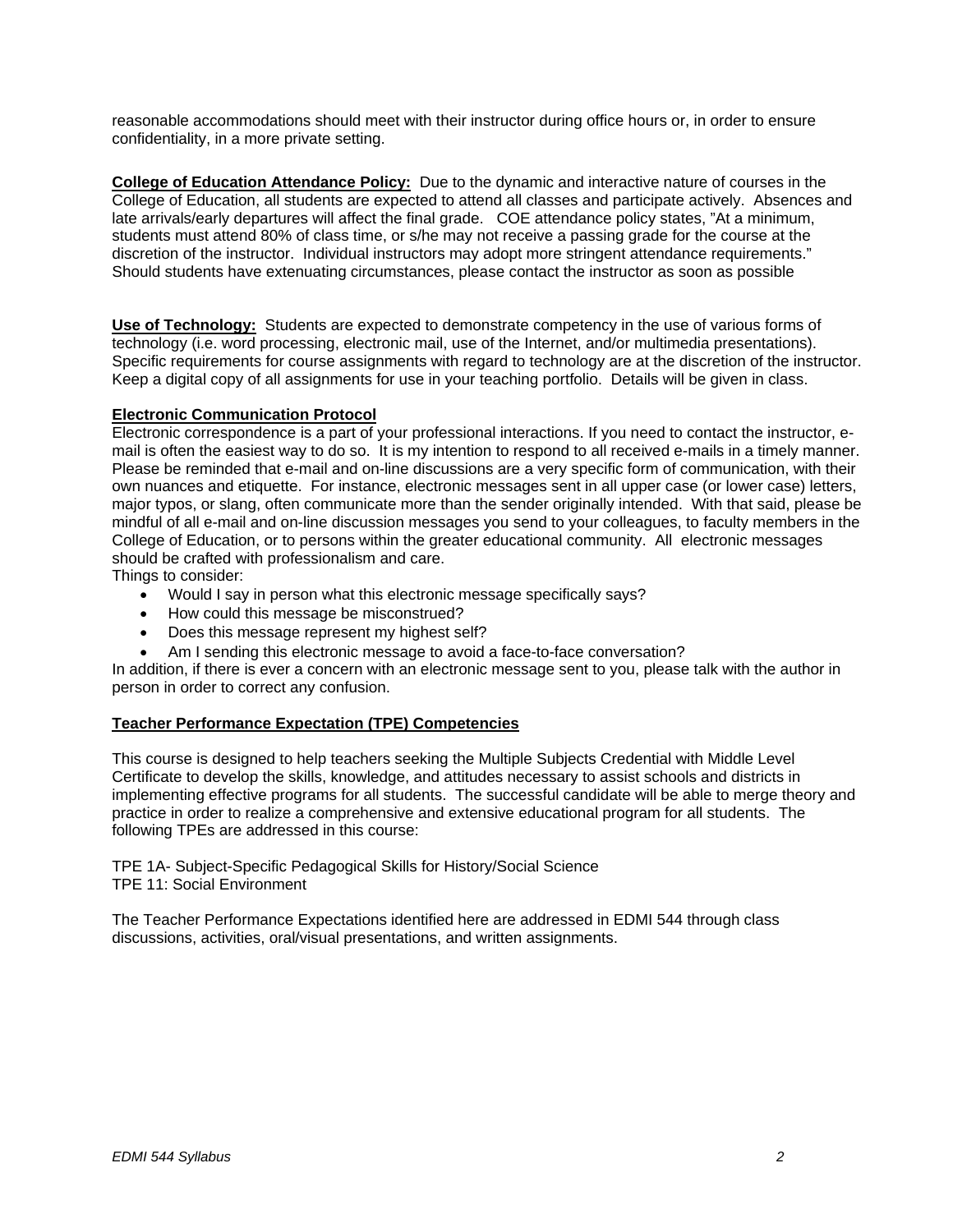**Grading & Expectations** Teacher education is a professional preparation program. It is expected that students will come to class prepared to discuss the readings, submit required assignments, and participate in class activities. Students are expected to adhere to academic honesty and integrity, standards of dependability, confidentiality and writing achievement. Because it is important for teachers to be able to effectively communicate their ideas to students, parents, colleagues, and administrators, writing that is original, clear and error-free is a priority for the College of Education. It is expected that work will be turned in on time. Please discuss individual issues with the instructor.

Furthermore,

- You must maintain a B average (3.0 GPA), with all grades at a C+ or better, in your teacher education courses to receive a teaching credential from the State of California.
- If you miss two class sessions or are late (or leave early) for more than three sessions, you cannot receive a grade of A. If you miss three class sessions, you cannot receive a grade of B.
- Late assignments will be penalized by a 10% deduction in points for each weekday late. After one week, late assignments will be given a zero.

| A  | 93-100 points | в-   | 80-82 points |
|----|---------------|------|--------------|
| A- | 90-92 points  | $C+$ | 78-79 points |
| B+ | 88-89 points  | C    | 73-77 points |
| B  | 83-87 points  | $C-$ | 70-72 points |

**Special Note, Spring 2007:** The instructor's union, the California Faculty Association, is in the midst of contract negotiations and there is a possibility of a work interruption. Updates on this situation will be provided throughout the semester

### **Assignments (Details to be given in class)**

| Internet Sites for Social Studies (10 points)<br>(TPE addressed through this assignment 1A)<br>You will explore and evaluate ten education sites on the World Wide<br>Web that would be valuable to you in teaching a topic in social studies.<br>Details forthcoming.                                                                                                                                                                                    | Due Feb. 13  |
|-----------------------------------------------------------------------------------------------------------------------------------------------------------------------------------------------------------------------------------------------------------------------------------------------------------------------------------------------------------------------------------------------------------------------------------------------------------|--------------|
| <b>Community and School District Study (10 points)</b><br>You will collect information that helps inform you and your<br>colleagues about a chosen school district in Southern<br>California.                                                                                                                                                                                                                                                             | Due Feb. 23  |
| Choice assignment (20 points)<br>Details will be given in class.                                                                                                                                                                                                                                                                                                                                                                                          | Due March 1  |
| Unit Plan (40 points)<br>(TPE addressed through this assignment: 1A, 11)<br>You and two or three partners will create an integrated science<br>and social studies unit plan. Collectively, you will create a<br>service learning component for the unit plan. Individually, you<br>will create two social studies lesson plans for the unit (one for<br>social studies in general, the other for the service learning<br>component). Details forthcoming. | Due March 15 |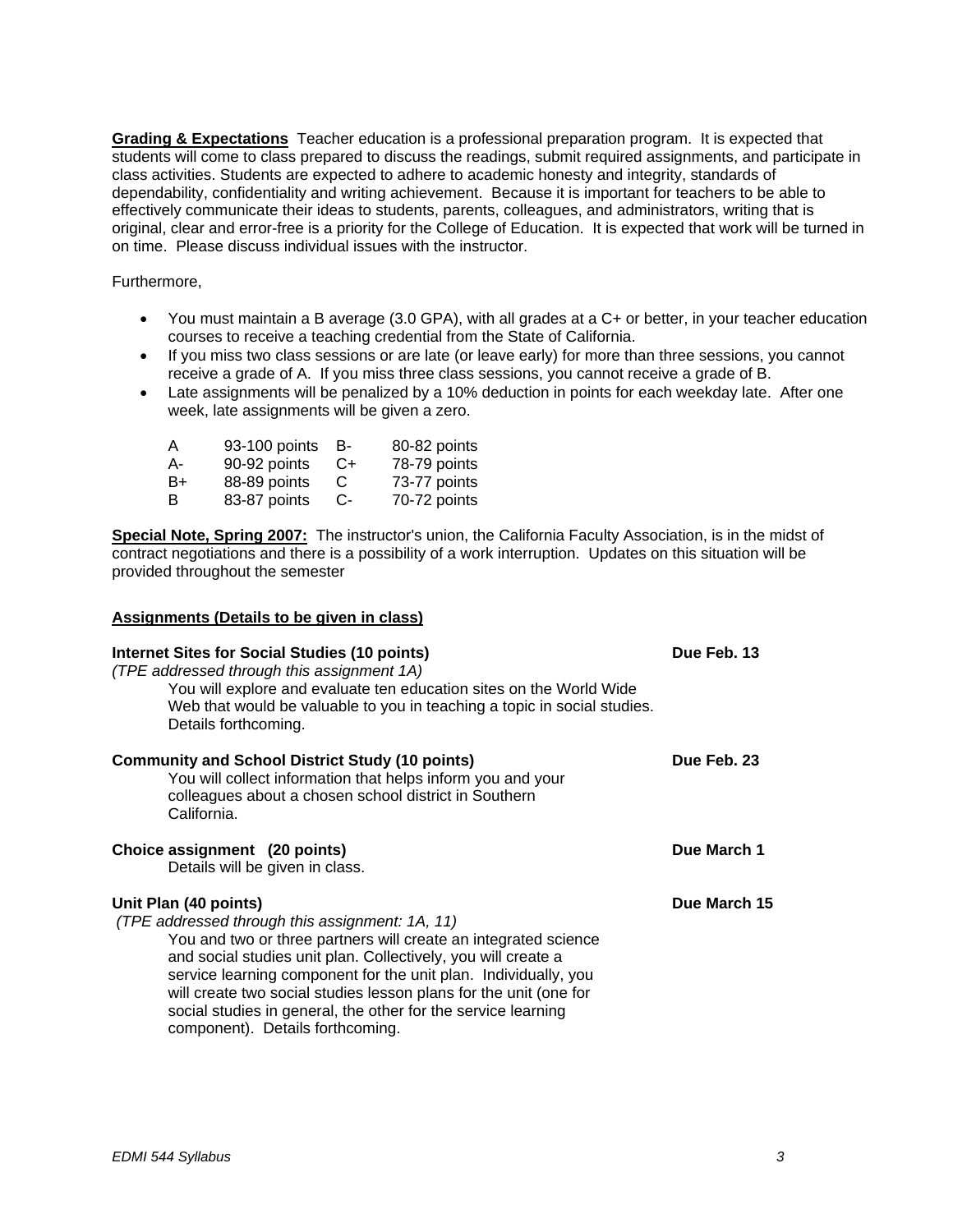# **TPE Reflective Statements (5 points each = 10 points)** Due March 15

In EDMI 544, you are specifically responsible for writing reflective statements for TPEs 1A (Social Studies) and 11 in the TaskStream Electronic Portfolio. You must attach appropriate artifacts for both TPEs. The same artifact may appear in multiple TPE reflections.

Each assigned response will relate to course assignments, discussions, and/or readings that provide a deeper understanding of the specified TPE. As you write, the goal is to describe your learning as it relates to the TPE, to analyze artifacts (assignments) and explain how they are evidence of your learning, and to reflect on the significance of your learning (the "so what?") and where you need to go next related to the TPE. A four paragraph structure will help you develop your response:

- **1st Paragraph**: Introduction to your response that uses the words of the TPE. DO NOT restate the TPE; instead, introduce your reader to the focus of your response as it relates to the TPE. This is basically an extended thesis statement related to the TPE (refer to *TPEs-at-a-Glance with Salient Features* on the COE website)
- **2nd Paragraph**: Explain how one attached artifact is evidence of your learning related to the TPE. The key here is "evidence." How does this artifact prove that you have learned something specific related to the TPE?
- **3rd Paragraph**: Explain how another attached artifact is evidence of your learning related to the TPE. (Optional for EDMI 544)
- **4th Paragraph**: Reflect upon and summarize the significance of your learning overall (connected to the TPE) and explain what you still need to learn related to this TPE. This addresses the "so what?" of your learning.

Please be succinct in your writing; more is NOT better. State your ideas clearly and keep them grounded in the evidence of your learning as represented by your artifacts. When you submit each TPE response, you will receive feedback from the instructor that asks for revisions or says that you are done. You will not get full credit for this assignment if you are asked to revise and you do not. Please continue to check your Taskstream portfolio until the instructor says you are done with each TPE response for the course. More details about using Taskstream will be given in class and can be found the Taskstream website.

### **Professionalism (10 points) Community Ongoing Ongoing**

Professional demeanor is expected of all students in the Middle Level Program This includes but is not limited to the following:

- On-time arrival to all class sessions.
- Advance preparation of readings and timely submission of assignments.
- Respectful participation in all settings (e.g., whole group, small group, in/outside of class).
- Carefully considered, culturally aware approaches to solution-finding.

Students will engage in active learning each class session, and will be expected to actively participate.

- Do you participate in class discussions productively, sharing your knowledge and understandings?
- Do you interact productively with your peers, taking on a variety of roles (leader, follower, etc.)?
- Do you contribute appropriately to group work—do you "do your share"?
- Are you able to accept others' opinions?
- Are you supportive of others' ideas?
- Do you support your peers during their presentations?
- Can you monitor and adjust your participation to allow for others' ideas as well as your own to be heard?